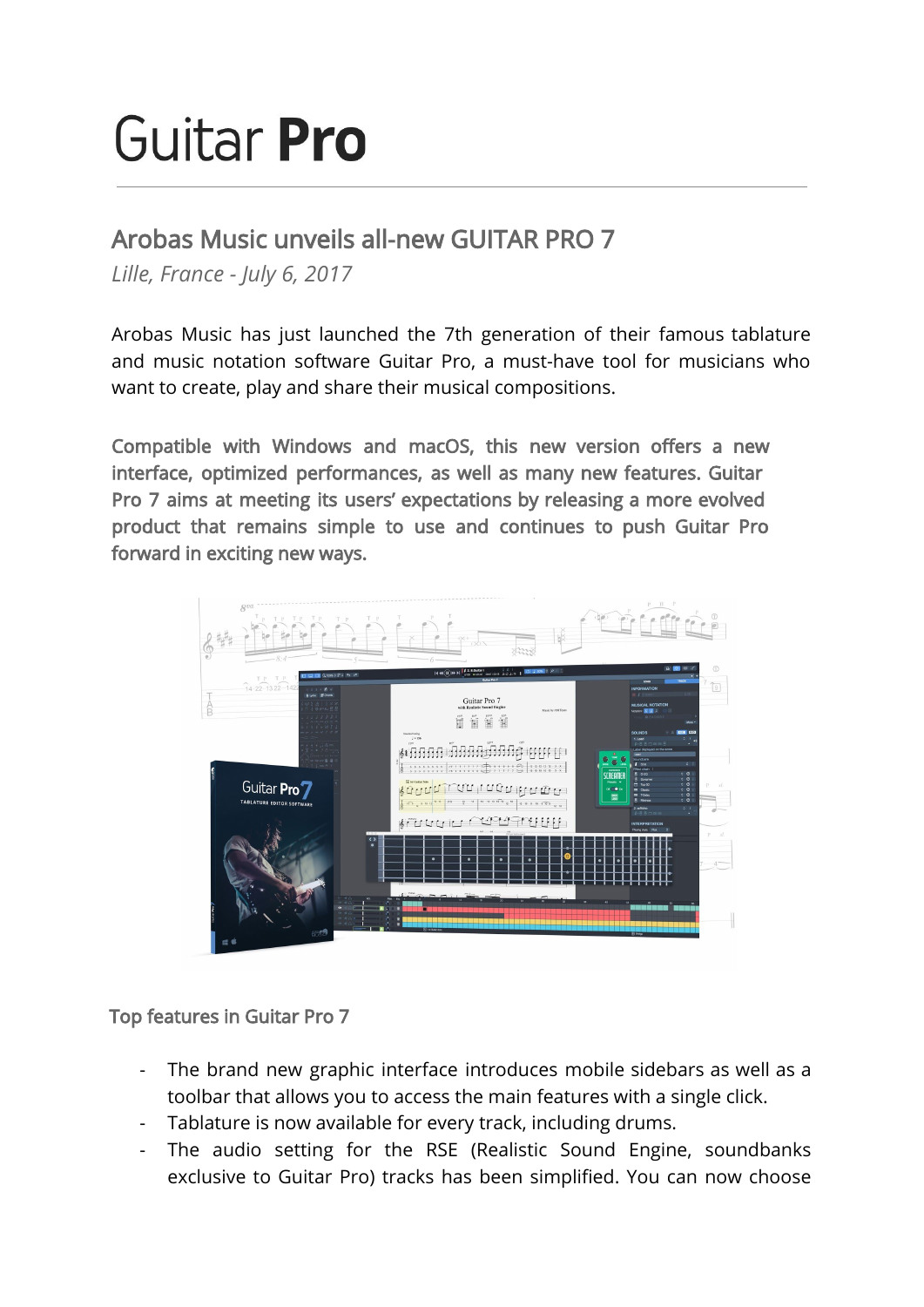your preset among 1000 models that bring together an instrument and an effect chain.

- RSE tracks can be mixed with MIDI without any lag or latency.
- Many new instrument sounds have been added, from gipsy guitar to electric sitar and dobro, fretless bass or bagpipes.
- You can now plug your guitar into Guitar Pro 7 via an audio interface and play along using the effect chain and the virtual amp set for the active track. You can choose from 10 guitar amps (from very clean to very distorted) and 3 bass amps.
- New audio export formats are available: MP3, FLAC, Ogg, AIFF.
- New musical notation elements have been added, like golpe for flamenco, pick scrape for the Van Halen fans, and dead slap for bass players. The elements of musical notation are now displayed more accurately (e.g., bends, collisions between several elements).
- Performances have been optimized: startup is faster, scrolling is seamless, the sound quality is better, and the overall setup simpler.
- A polyphonic tuner allows you to check the tuning of every string with a single strum.
- MIDI and MusicXML imports and exports have been improved. You can now use a password to protect your files from being read or edited.
- Guitar Pro 7 allows you to read and edit files created with any other previous version of Guitar Pro.

Learn more about all these new features with this [video.](https://youtu.be/ZNpHLfbAy7Q)

### Availability and pricing

Guitar Pro 7 is compatible with Windows and macOS — available in its trial and full version (instant download or DVD-ROM), on [www.guitar-pro.com](http://www.guitar-pro.com/) and in stores, at the fixed price of 75,00 €/\$. Users of previous versions (from version 1 to 6) can upgrade for 37,50 €/\$ only.

#### GUITAR PRO Software

Arobas Music created the first tablature editor designed for guitar and bass players back in 1997. This software has since become the worldwide reference for composers, arrangers, transcribers, and music teachers, as well as amateur and pro guitarists.